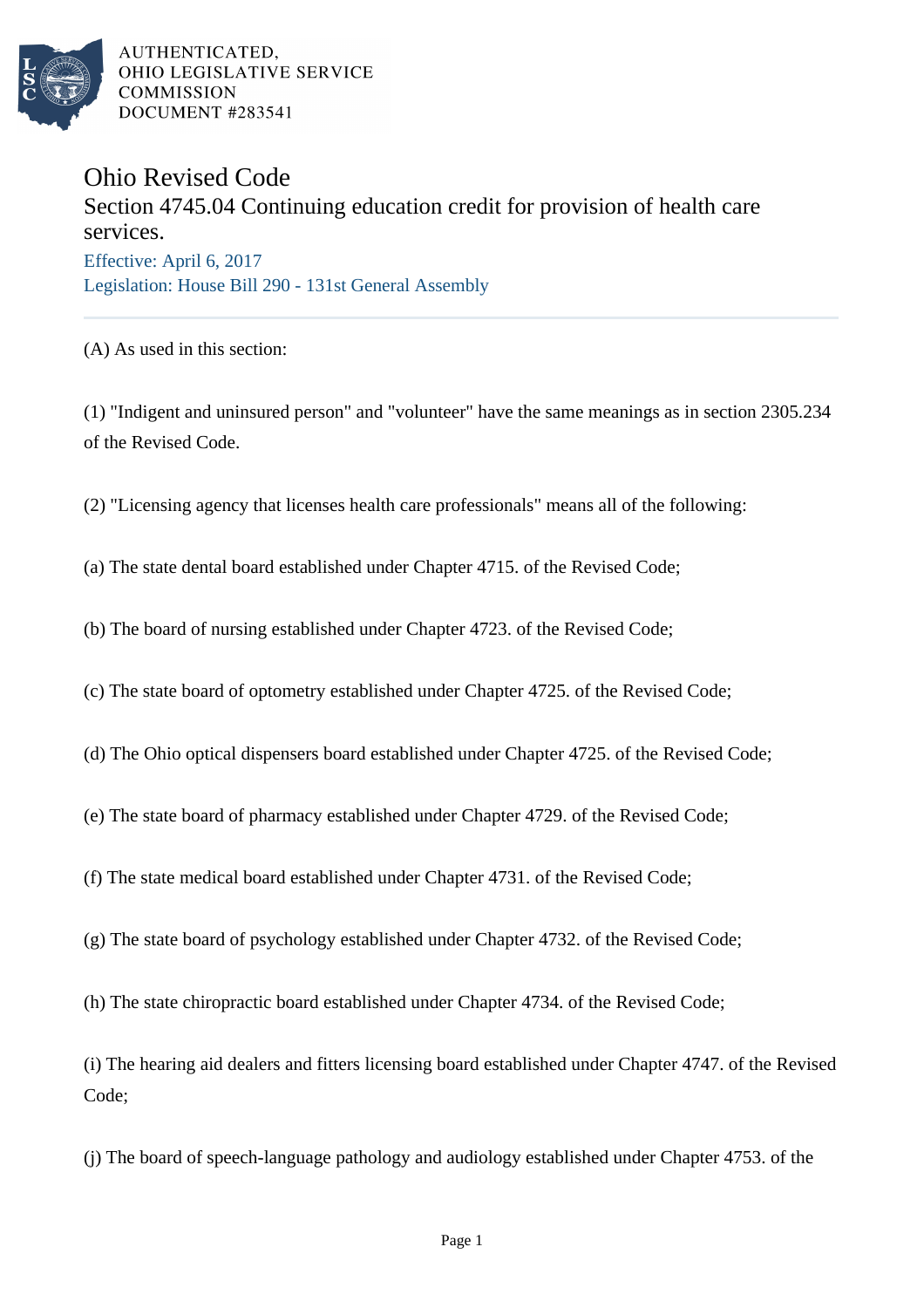

AUTHENTICATED. OHIO LEGISLATIVE SERVICE **COMMISSION** DOCUMENT #283541

Revised Code;

(k) The Ohio occupational therapy, physical therapy, and athletic trainers board established under Chapter 4755. of the Revised Code;

(l) The counselor, social worker, and marriage and family therapist board established under Chapter 4757. of the Revised ode ;

(m) The chemical dependency professionals board established under Chapter 4758. of the Revised Code;

(n) The Ohio board of dietetics established under Chapter 4759. of the Revised Code;

(o) The Ohio respiratory care board established under Chapter 4761. of the Revised Code;

(p) The state board of emergency medical services established under Chapter 4765. of the Revised Code;

(q) The state board of orthotics, prosthetics, and pedorthics established under Chapter 4779. of the Revised Code;

(r) Any other licensing agency that considers its licensees to be health care professionals.

(B) Notwithstanding any provision of the Revised Code to the contrary, a licensing agency that licenses health care professionals shall apply toward the satisfaction of a portion of a licensee's continuing education requirement the provision of health care services if all of the following apply:

(1) The licensing agency that licenses health care professionals requires a licensee to complete continuing education as a condition of having a license renewed by the agency.

(2) The licensee provides the health care services to an indigent and uninsured person.

(3) The licensee provides the health care services as a volunteer.